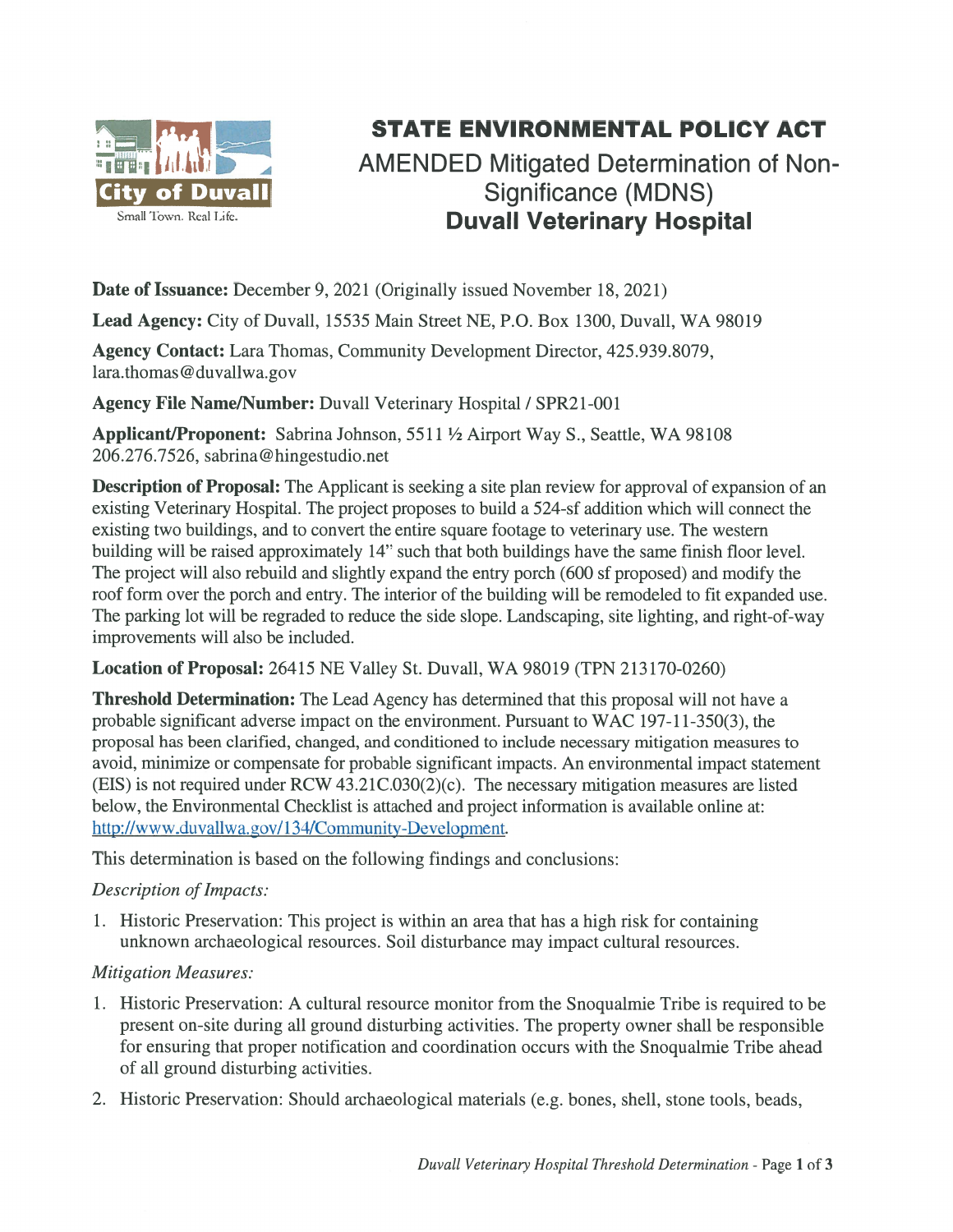ceramics, old bottles, hearths, etc.) or human remains be observed during project activities, all work in the immediate vicinity shall stop. The State Department of Archaeology and Historic Preservation (360-586-3065), the County/City planning office, the affected Tribe(s) and the county coroner (if applicable) shall be contacted immediately in order to help assess the situation and determine how to preserve the resource(s). Compliance with all applicable laws pertaining to archaeological resources (RCW 27.53, 27.44 and WAC 25-48) is required. The property owner shall provide documentation from the Snoqualmie Tribe as to whether or not <sup>a</sup> cultural survey of the site is warranted. If warranted by the Snoqualmie Tribe, the applicant shall conduct <sup>a</sup> cultural survey of the project area.

**Public Comment Period:** Submit comments regarding this MDNS to the Agency Contact or SEPA Responsible Official by 4:30 pm (PST/PDT) on Thursday, December 23, 2021. The lead agency will not act on this proposal for at least 21 days from the date of issuance.

SEPA Responsible Official: Lara Thomas, Community Development Director, 15535 Main Street NE, P.O. Box 1300, Duvall, WA 98019, 425.939.8079, lara.thomas@duval1wa.gov.

Signature:  $M$ ara $1/\sqrt{1/\gamma}$ on Date: 12/9/21

Disclaimer: Issuance of this threshold determination does not constitute approval of any permit associated with this proposal. The proposal will be reviewed for compliance with all applicable City of Duvall codes which regulate development activities including, but not limited to, Land Use Codes, Building Codes, Public Works Development Design Standards, Surface Water Design Manual, and Sensitive Area regulations.

Appeals: Any agency or aggrieved person may file an appeal of this SEPA Threshold Determination in accordance with Duvall Municipal Code Section 14.08.060.C. The SEPA appeal deadline is 21 days after the threshold determination is issued.